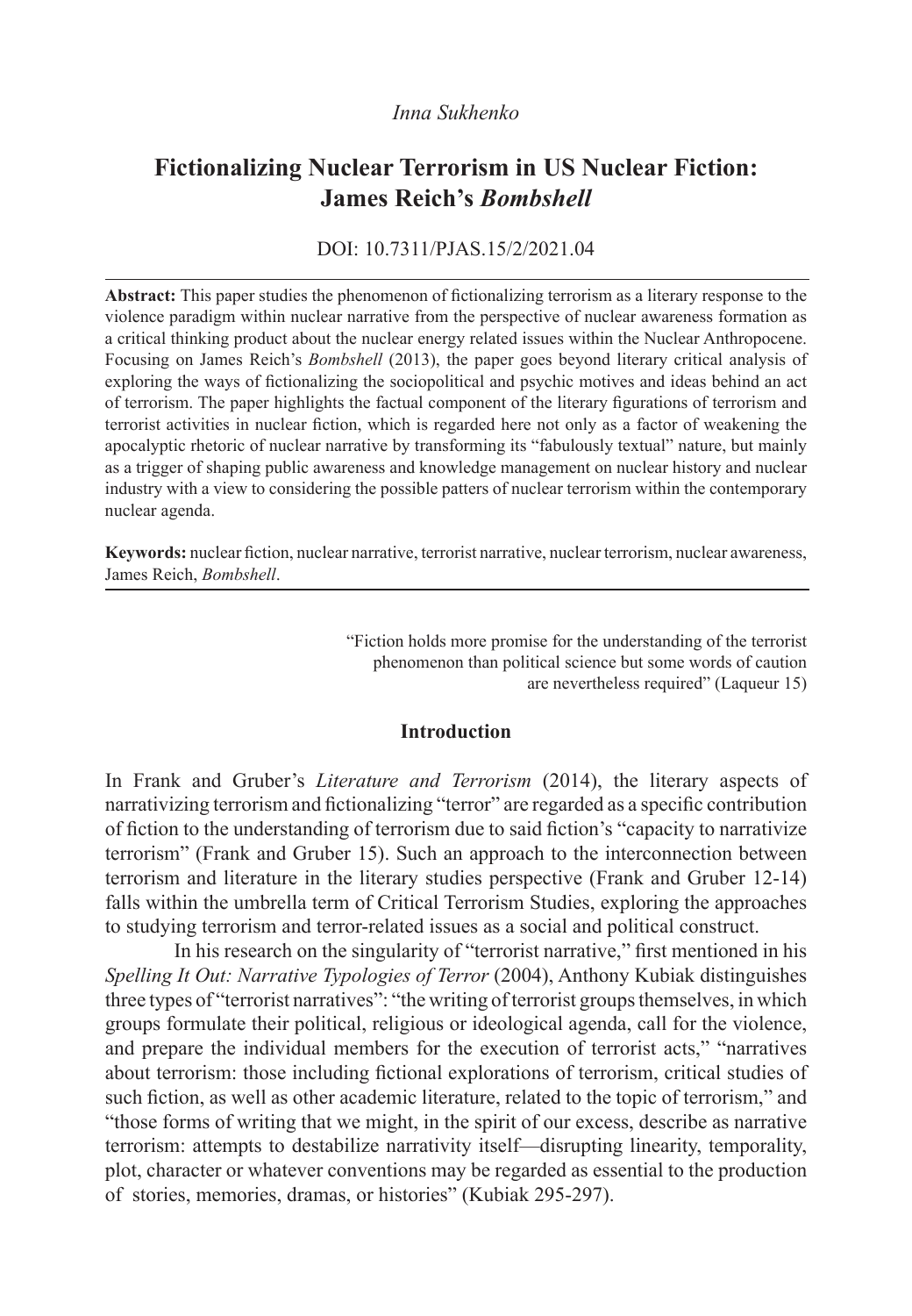With reference to Kubiak's typology of terror-related narratives, this paper focuses on studying a narrative about terrorism, a variant of "a terrorist novel" (Blessington 116), by referring to the fictional exploration of the causes, motivations and aftermath of the terrorist attacks in nuclear fiction. According to Laqueur, terrorist fiction does not provide a comprehensive coverage of the terrorist's causes and motivations, as well as psychological understanding, but can represent a set of common patterns of the terrorist attacks and terrorists' behaviors in their fictional figurations. A "great deal can be learned about terrorism from contemporary fiction, provided these books, plays and films… are not regarded as manuals for the study of terrorism, aspiring to photographic exactitude and universal applicability" (Laqueur 38).

On the other hand, the purpose of terrorist attacks is to challenge the established order of the society by affecting people's lives. If terrorism-related activities, including terrorist attacks, bring to life a literary work as a literary imagining of such events, this step implies that terrorism inevitably influences the readers as well as writers via a literary response to the terrorist events—"it compels that literary creation to challenge the established order" (Banica 538) via fictionalizing terrorism.

This paper goes beyond literary critical analysis of exploring the ways of fictionalizing the motives and ideas behind the sociopolitical, emotional and psychic reasons for acts of terrorism and studying the ways of literary figurations of terrorism and terrorist activities in fiction. It rather aims to cover other aspects of terrorist fiction, or nuclear fiction in this case: the appeal to the factual component in the fictional considerations of terrorist activities via the introduction of local details reveals the global, internationalized nature of nuclear terrorism with a view to filling the gaps of the unknown spots of nuclear history of humanity and predicting possible patters of nuclear terrorism-related issues.

The paper emphasizes the aspect of fictionalizing terrorism, nuclear terrorism in particular, as a literary response to the violence paradigm within nuclear narrative, as a contribution to nuclear awareness (Barash), regarded as a critical thinking product about the nuclear history of humanity, the nature of nuclear energy, the nuclear industry, nuclear threats and nuclear culture ("Global Nuclear Awareness Program"). Such focus on researching contemporary nuclear fiction via studying the ways of fictionalizing nuclear terrorism encourages the perspective on nuclear fiction as an archive of the Nuclear Anthropocene which not only weakens the apocalyptic rhetoric of nuclear narrative but also triggers public awareness and education about the threats posed to humanity by nuclear terrorism-related issues within the multidisciplinary debates on nuclear power risks, challenges, and perspectives as a response of the contemporary society to the nuclear agenda.

# **James Reich: On Writing Experience**

It is *Bombshell* (2013) by James Reich which is the focus of the current study. James Reich is a novelist, born in Stroud, England, in 1971, and a resident of the United States since 2009. He completed a Master's Degree in Ecopsychology at Naropa University, and teaches Creative Writing and Literature at the New Mexico School for the Arts. He is the former chair of Creative Writing and Literature Program at the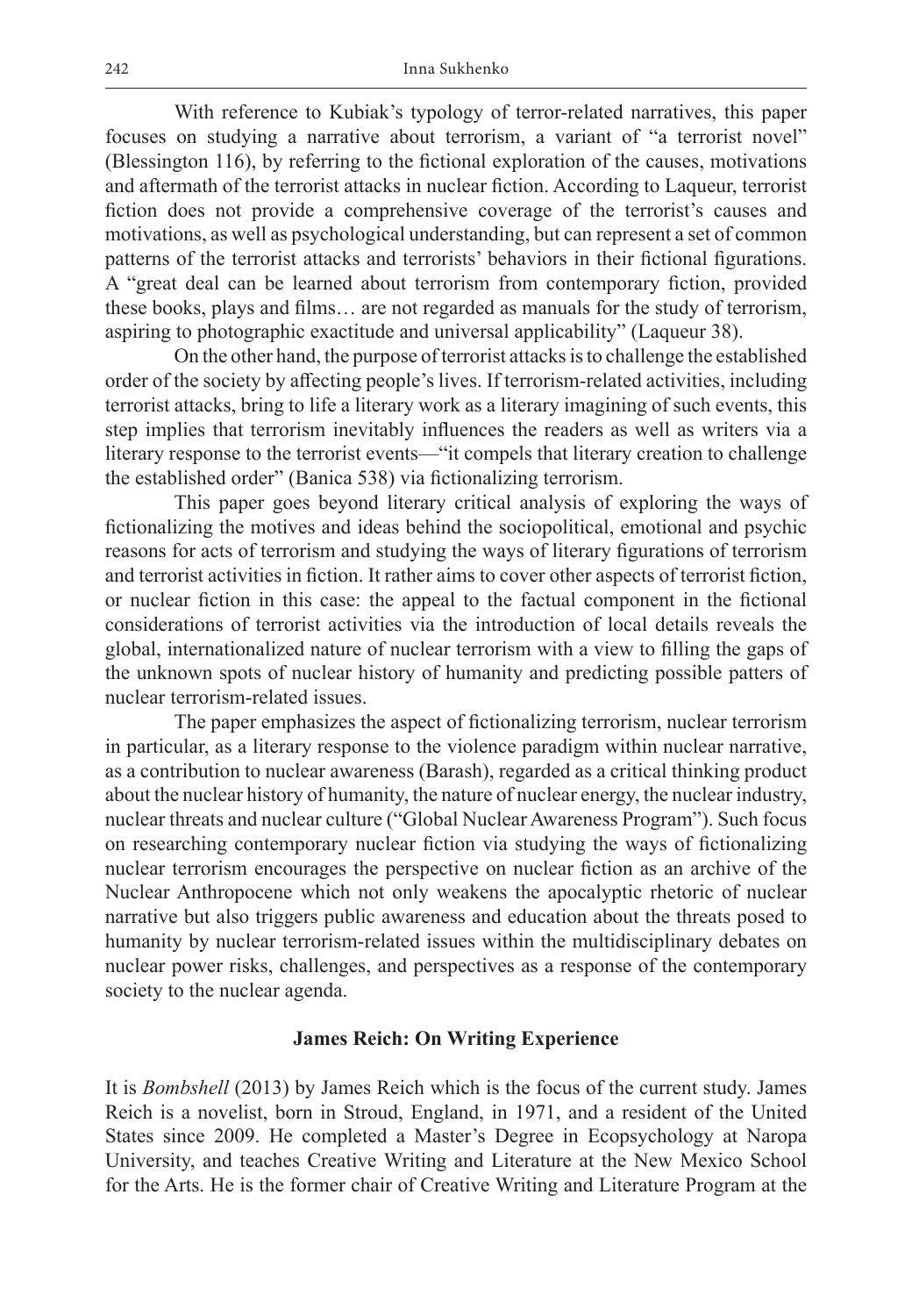Santa Fe University of Art and Design. In his interview for *The Huffington Post* Reich comments on his youth as follows:

I was politicized: 1984, living on Airstrip One, the C.N.D. and the Greenham Common protests, the anti-apartheid movement, Greenpeace, the miners' strike, and so forth. There's something vaudeville about it, so it's no wonder it winds up in rock opera or… black comedy. The things we do to ourselves! We're a suicidal crew with or without deities, but especially with them. (Browning)

He is the author of the novels *I, Judas* (2011), *Bombshell* (2013), *Mistah Kurtz! A Prelude to Heart of Darkness* (2016), *Soft Invasions* (2017), and *The Song My Enemies Sing* (2018), published by Anti-Oedipus Press and Soft Skull Press. Reich's name was mentioned in the New Wave of British science fiction, published by Bloomsbury Publishing's Decades series: The 1960s. His work has been published by *Salon*, *The Believer*, *The Rumpus*, *Entropy*, *Sensitive Skin*, *International Times*, as well as was included in Akashic's Noir series, Sensitive Skin's Selected Writing 2016-2018, and issues of *Deep Ends: The J.G. Ballard Anthology*.

In his interview given to *The Huffing Post*, James Reich identifies himself as "a working class English writer, [whose] living in the United States for the past five years has only amplified… [his] identification with—to borrow from Mark E. Smith prole art threat" as well as mentions those influencing his writing style: "I find so much to admire in Christopher Hitchens… Brilliant as he was, there was plenty of the toff in Hitchens that I think endeared him to the American scene. For me, Jimmy Porter in Osborne's play, and his descendent Jimmy Cooper in Quadrophenia are as vital to me as Hamlet" (Browning).

James Reich is also an experimental/post-punk musician, his film work includes improvised guitar soundtracks for independent productions, notably by Todd Verow and Jon Moritsugu and Amy Davis. He is also the founder and publishing editor of Stalking Horse Press (Meisler). He is married to his creative partner Hannah Levbarg, with whom he formed the band Venus Bogardus, named after a character created by lesbian pulp fiction pioneer Ann Bannon.

## **Narrating Nuclear Terror in Reich's** *Bombshell*

Published after *I, Judas* (2011), his novel *Bombshell* (2013) is the second to be published by Soft Skull Press. Literary critics vary in their reception of this piece: from "a cautionary tale well told, offered up by a passionate and supremely gifted new author" (McNeill) and "a visionary story, beautiful language and an unforgettable, emotionally resilient and iron-tough heroine, in this politically charged, indelibly smart, wild and electrifying powerhouse of a book" (Rapp), to a tendency to consider the novel as "a feminist anti-nuclear thriller" (Browning), which is "a counterculture tale of revenge" (Lippincott) and "a combustible and commercial step forward by one of our most creative and intellectual writers" (Review of *Bombshell*), who "explodes nuclear tourism and genre archetypes" (Stallings).

Residing in New Mexico influenced Reich's perspective on the region, which he defines as a "cradle of the Bomb" (Stallings) in one of his interviews, explaining his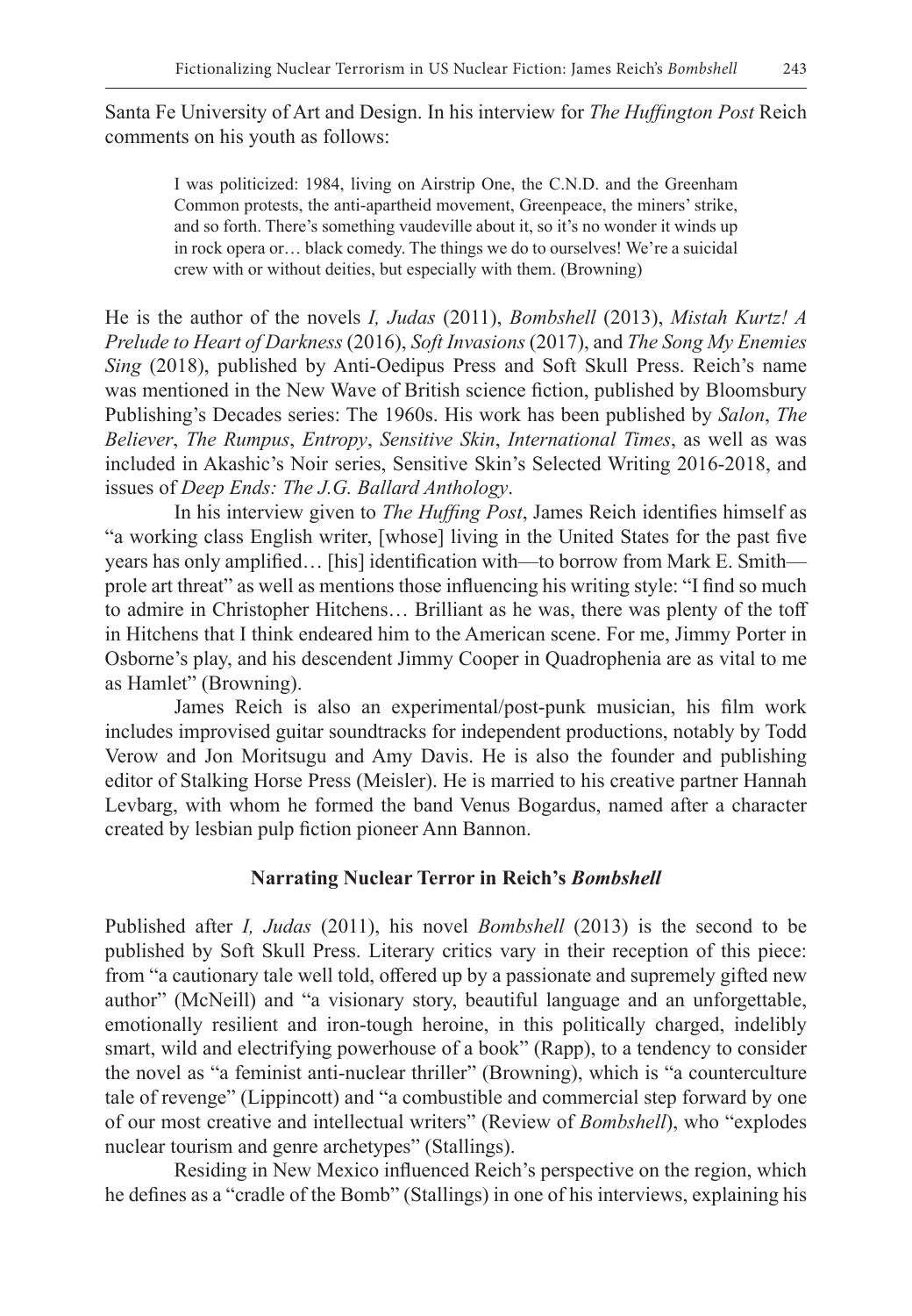reference to nuclear energy-related ideas: "Finding myself in New Mexico… is a kind of necessary existential perversity… I love New Mexico, but in terms of *Bombshell*, that violent fury that Cash [the novel's protagonist] brings against the nuclear industry is, in essence, my own" (Stallings). This perspective allows the writer to represent the contemporary nuclear agenda through the narrativization of his own experience under the influence of the nuclear image of the region, famous for nuclear localities and their role in the nuclear history of the country.

The storyline of Reich's *Bombshell* covers a trip of the novel's protagonist— Varyushka Cash, a 25-year-old woman, born in the vicinity of the Chernobyl nuclear power plant, located in the former Soviet Ukraine, three weeks before the 1986 Chernobyl disaster, and now dying of thyroid cancer—across the United States from the Trinity bomb site, New Mexico ("Trinity Site") to the Hudson River, New York. She is chased by Robert Dresner, a CIA agent, after her failed attempt to explode the White Sands National Monument at the Trinity site, declared as a U.S. National Park, and her being charged by the police for domestic terrorism actions. Cash intends to get to the Indian Point nuclear power plant on the bank of the Hudson River to make an attempt to explode it as part of her personal guerrilla war against nuclear energy and nuclear industry in particular.

By her message, left at the site of her unsuccessful terrorist attack at the Trinity site, Cash gives her chasers a chance to clarify the features of her personality: "What we know, from the manifesto at the original scene, is that the terrorist is a self-identified alien, a non-citizen, probably a Communist, about twenty-five, an antinuclear militant" (Reich 55). The reason for her obsession with the nuclear energy field and nuclear-related issues, including the nuclear history of humanity, the US nuclear legacy and nuclear industry, can be explained by the impact of the nuclear on her personal life. In introducing the protagonist's biographical details the writer underlines her close connection to nuclear history by commenting on the protagonist's childhood: "Cash had been stolen away from the land of the Soviets almost twenty-five years ago. She ached for her dead abandoned city, for her transplanted youth" (Reich 19). The unclear moments of her birth and her childhood make the protagonist relate her birth with the nuclear industry which, in her opinion, can clarify her family story and encourage her own search for identity: "she took the infant identity bracelet that had been hers at the hospital in Pripyat from its hanging place around her neck, with the shard of radioactive trinitite that was almost the same green hue as the statuesque woman in the fog" (Reich 167). Cash tries to strike a balance between referring to her mysterious Soviet birth—"nightmarish images of her own birth had come to her more frequently" (Reich 7)—and looking for her place in the American society:

It was for only a matter of days after her birth, under the glittering smoke and contamination of Pripyat, that she had ever been a Russian-Ukrainian girl named Varyushka. Her name was derived from varvara, meaning "foreigner," and "barbarian." She had been cut off. (Reich 19)

Kristen Valentine, a literary critic, comments on the title of Reich's novel by reading the meaning of bombshell as referring to an explosive, a shocker, or a femme fatale, and highlighting that James Reich's *Bombshell* is "a fierce tirade of a novel that happens to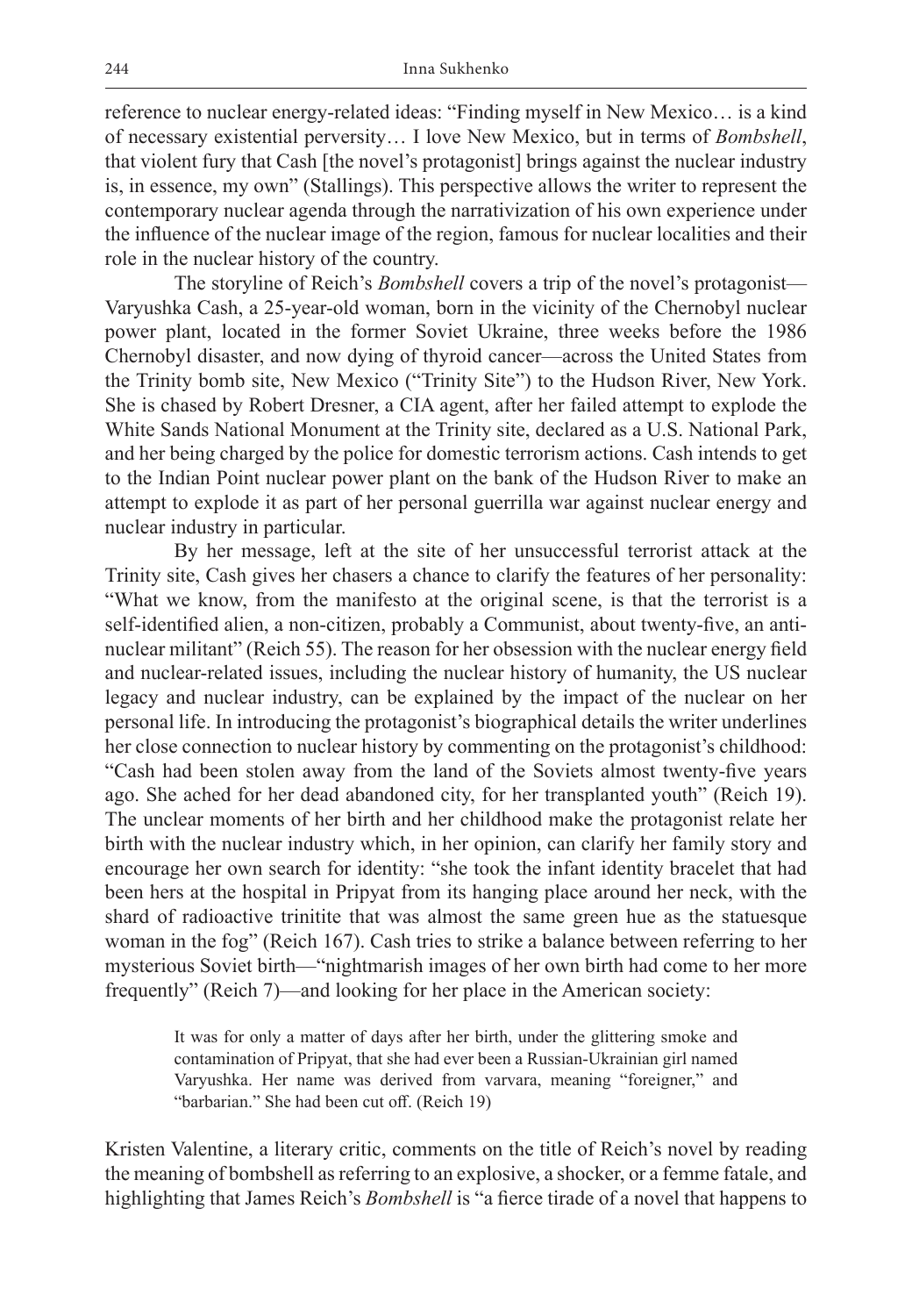be about all three" (Valentine), where Cash, a Soviet-born American feminist terrorist, is becoming extremely enthusiastic in launching her violent struggle against the US nuclear industry.

#### **Reich's** *Bombshell* **and Feminism**

Defined as a feminist nuclear thriller (Review of *Bombshell*), Reich's *Bombshell* emphasizes the issues of nuclear terrorism by involving its readers in the field of antinuclear activities with references to the Manhattan Project, the Trinity site obelisk, feminism, Valerie Solanas, the Cold war, the Sex war, the Cuban Missile Crisis, Chernobyl, the collapse of the Soviet Union, Jane Fonda, Helene Cixous, Simone de Beauvoir, Yoko Ono, etc., which all together appear as an amalgamation of feminismbased anti-nuclear actions. It is Valerie Solanas and her 1965 *SCUM Manifesto* (its title an acronym for *Society for Cutting Up Men*), accusing men of corrupting all human institutions and encouraging the idea of annihilating all men "so as to get away from any form of sexual subservience" (Solomon) that shaped the ideological background for "a former stripper and member of a now-disbanded radical feminist gang" (DePascal) in her anti-nuclear terroristic activities.

Reich provides the background of Cash's terrorist plans by stressing the feminism-slanted environment of her youth, with its struggle against the men-ruled society which "could not afford an intellectual class of women" (Reich 21). In Cash's case, these feminist ideas, stemming from her fascination with Valerie Solanas's SCUM, "which is based on mutation and violence" (Reich 41), coincide with Cash's huge desire to fight against her sickness, visible in her intention "to remake her flesh, to violate the soft atomic code of her skin" (Reich 41). Against the background of searching for her identity and struggling for her health, Varyushka Cash finds nuclear industry to be the embodiment of contemporary evil and her own enemy by announcing "the opening of her war on the nuclear industry—Cash told herself that she was performing acts of corrective sabotage" (Reich 19).

Summarizing brief details of her unclear birth, the teenager's encounters with the US nuclear legacy and her approaching death of thyroid cancer, Cash is becoming strong in her anti-nuclear steps: "Whenever she thought of the past, the nodes of history came with a neat, perverse rhythm. The clean succession and collisions of dates informed her that her assault on the nuclear industry was inevitable, fatal" (Reich 20). Resulting from the combination of her search for identity and her feminist ideas, the realization of the frames of her further actions encourages Cash's dedication for her personal anti-nuclear terrorist movement: "Now she would haunt the atomic industry even as it haunted her" (Reich 93). In Cash's view, it is "the sons of the nuclear industry" (Reich 110) who not only murdered the Earth and continue to devastate the world but who also stole her childhood, her health, her history, her identity and caused her current alienation:

She thought of the men who had worked on the Manhattan Project, developing the most devastating weapon in history. How could they work, suspending what nightmares must have troubled them? These men razed Hiroshima, Nagasaki, sent waves of death over Japan, and set their glittering sword of Damocles over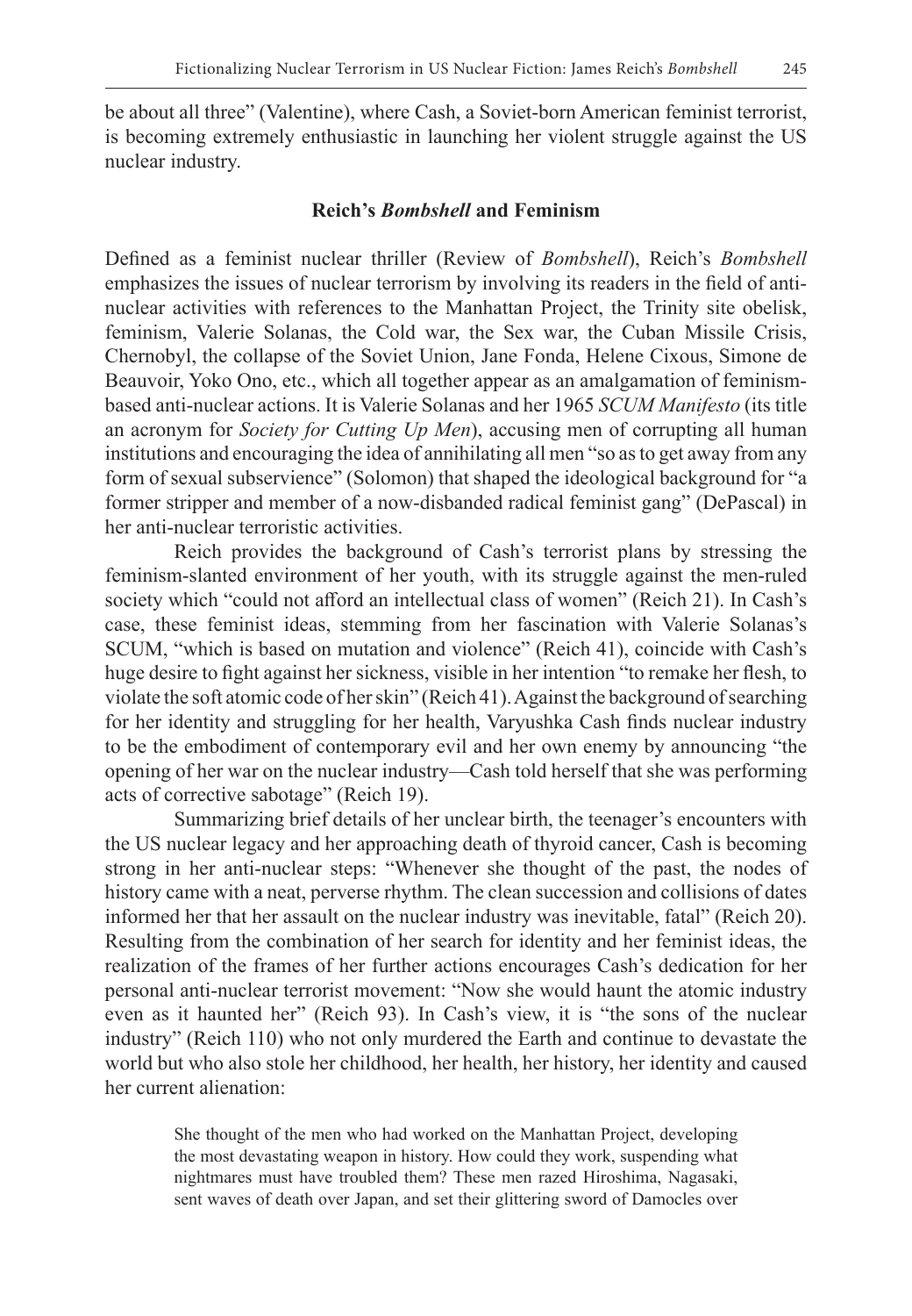every city of the world, forever…. The site of her birth had become a place of terror that teenage boys visited in video games. She was a shadow, an alien remnant, as though she had exploded like a monster from that new womb that men had made. (Reich 19-20)

It is the men-ruled nuclear industry, causing "a virtuality of her blood and skin" (Reich 20), that should be the aim of her war of terror—"a glare that men cannot meet directly" (Reich 21).

The cross point of Cash's search for identity and her anger towards the menruled nuclear industry can be represented in her attitude to Robert Oppenheimer, the father of the atomic bomb. In her attempt to match the flashing memories of her early childhood and her parents, Cash constantly refers to Oppenheimer's image: "She tried to envision her father, as he must have been in the Soviet Union before she was born. She did not know his name. She did not know her mother's name. Absent any photographs, she thought of her father as resembling Robert Oppenheimer" (Reich 19). Oppenheimer's image appears to be the materialization of Cash's anxiety and excitement for her father, who was involved in the Soviet nuclear industry program: "Superimposed over footage of unspeakable missile arrays, she saw Oppenheimer's face in a strobe light, forming a rictus of disingenuous astonishment with his hair shining under the glare of television studio lamps" (Reich 19). But the failure of her attempts to envision her father, to find out her roots and to balance her personal search for identity results in the transformation of Oppenheimer's image into the image of the Destructive man:

Cash recalled that when Robert Oppenheimer observed the first evil flowering of the atomic bomb over the New Mexico desert, he had at that moment taken for himself the person of Shiva, the Lord of Destruction. Sitting and drinking beneath the stars, Cash envisioned Oppenheimer running a hand across his unshaven jaw, flicking sweat into the sand from his death-tainted fingertips. (Reich 19)

Amalgamating Oppenheimer's image and her father's work at the Chernobyl NPP before the Chernobyl disaster, the novel's protagonist Varyushka Cash distinguishes the frames of her identity within her Soviet nuclear past and her American nuclear future. Such an amalgamation of the entire image of her father, together with further transformations of Cash's personal perspective on her father's place within the nuclear energy field, are getting to be a factor shaping the background for her radical feminist position and anti-nuclear activity: "Men watched the rising of twin tides, feminism and communism, with profound anxiety. These two socializing instabilities threatened their privileges—a pair of precipitous dominoes, terrorizing them with psychic enslavement and physical impotence" (Reich 19). The cross point of Cash's personal search and the societal nuclear agenda is implicated in Reich's novel as Cash's feminism-based terrorist activities, aimed at the men-ruled nuclear industry, which makes men the main agents of nuclear history, nuclear industry in particular, and the technology-driven society.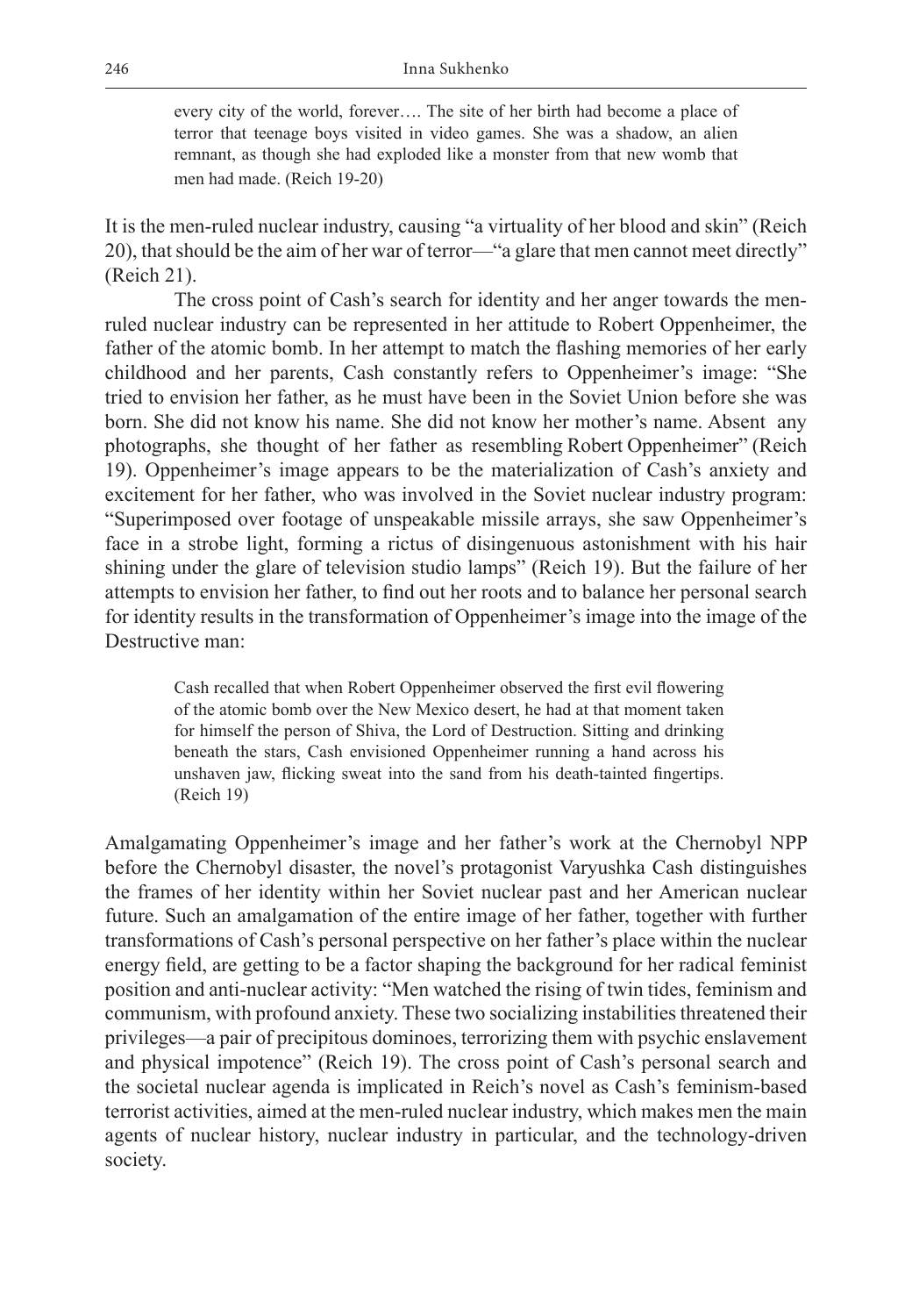### **On the Factual Component in Fictionalizing Nuclear Terrorism**

The literary reconsideration of nuclear terrorist activities in nuclear fiction is not only a significant contribution to critical terrorism studies but also a factor of transformation for nuclear narrative, which, according to Tamara Hundorova, while "being a textual category," appeals mainly "not to reality, but to literature" (*Післячорнобильська бібліотека* 13, translation mine). With reference to the amalgamation of the factual and the fictional as a distinguishing feature of nuclear fiction, where "factual narrative is referential whereas fictional narrative has no reference" (Schaeffer 99), the introduction of the factual component into the fictional representation of nuclearrelated events, regarded as a way of fictionalizing nuclear terrorism, diminishes the distinction between "the fact" and "the imagined event/virtual construction" (Derrida 20-31). Such poststructuralist perspective on the fact/fiction dichotomy outlines the problems of interaction of the factual and the fictional in fictional writing, where the factual component is used as a reference for an artistic interpretation of true events. Such an introduction of the factual component (real locations, dates, names, organizations, realia, etc.) into fictional works, on the one hand, creates the emotional and cognitive framing of the storyline, but on the other hand, it blurs the difference between "the fact" and "the imaged" by "the entry of virtuality into the real world," according to Tamara Hundorova (*Транзитна культура* 384, translation mine).

Reich's *Bombshell* is a work of fiction, as the writer comments in his novel, clarifying that "names, characters, places, and incidents either are products of the author's imagination or are used fictitiously. Any resemblance to actual events or locales or persons, living or dead, is entirely coincidental" (Reich ix). Nevertheless, his novel is abundant in factual details of the nuclear history of humanity, since the discovery of radioactivity, through the US nuclear past during the Cold War and its competition against the Soviet atomic science, resulting in the nuclear weapons race, till the current agenda of U.S. nuclear policy, as evidenced by the subsequent extracts:

Many of you in Washington, California, Arizona, Nebraska, Kansas, Texas, Louisiana, Minnesota, Iowa, Montana, Arkansas, Mississippi, Wisconsin, Illinois, Michigan, Ohio, Tennessee, Alabama, Georgia, Florida, South Carolina, North Carolina, Virginia, Pennsylvania, New York, New Hampshire, Massachusetts, Vermont, Maryland, New Jersey, and Connecticut are oblivious to the fact that you are playing the same game of Russian roulette with 104 aging nuclear reactors. You are betting on death chambers. Their disposal tanks and containment shafts are overflowing. Let's not be sentimental, New York: an incident at Fitzpatrick, Indian Point, Nine Mile Point, or Ginna would make 9/11 look like the snuffing of two birthday candles. (Reich 24)

…she found herself only an hour's walk away, south through Greenwich Village to Trinity Place, and the offices of the Winters Corporation. She began to feel the thousands of miles between Chernobyl and Manhattan unraveling behind her. (Reich 127)

As night fell, Cash rode her motorcycle north to Los Alamos. Her lips curled as she tracked through the dire names high on the ominous mesa skirted by Omega Road and split by Trinity Drive and decorated with the quaintly referential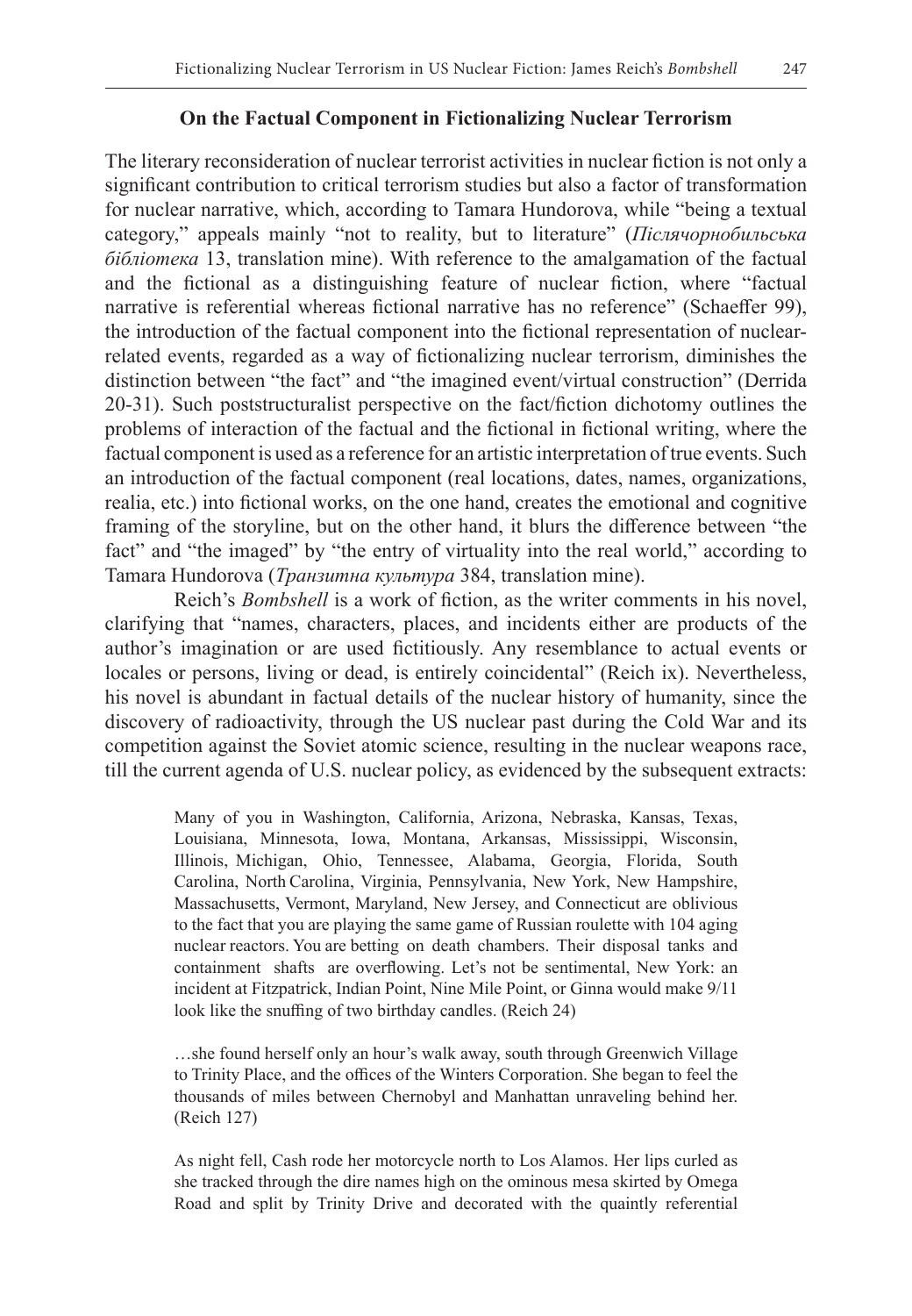Manhattan Loop. Nearby lay Oppenheimer Drive, Bikini Road, and Eniwetok Drive. (Reich 43)

These and other examples of introducing factual information on the US nuclear history into a fictional reconsideration of nuclear-related facts within Reich's *Bombshell* can demonstrate that the fictional and the factual components are so amalgamated in nuclear fiction that the factual component is getting to be the base for making the nuclear narrative a fictional one, resulting in the process of fictionalizing facts, where the factual component is a background for fictional storytelling, where literary techniques can twist factual information (Murthy 24) and erase the border between the factual and the fictional in the readers' perception of nuclear-related facts, with the possible risk of transforming a fictional narrative into a non-fictional one.

The factual component here is reconsidered by the writer by covering the nuclear past through the perspective of the protagonists' feelings and thoughts, with an attempt to digest the contemporary nuclear agenda from the position of the political, social and ecological dimensions. In their amalgamation, such components of emotionally colored "factual" parts in a personal (even individual) perception represent not only the historical and material context of the events but also provide the coverage of social and cultural components and clarify the public opinion on the nuclear event in its full picture. On the other hand, with its factual component as the background for fictionalizing nuclear history, the novel can be regarded as an archive of facts on the nuclear past and the nuclear present, as well as a tool for providing basic nuclear literacy information (e.g., nuclear technology, nuclear policy, nuclear risk behavior, etc.) for further construction of future nuclear scenarios.

#### **Conclusion**

Narrativizing terrorism in fiction can be regarded as a literary response of the contemporary society to the problem of terror, especially when nuclear terrorist issues are a subject of literary reconsideration in nuclear fiction. The literary analysis of James Reich's *Bombshell* from the perspective of nuclear awareness formation presupposes the function of nuclear fiction with its fictionalization of the factual as a means of nuclear knowledge management towards framing the basic competences of nuclear literacy as well as energy literacy in general. Through unveiling the causes and motivations of nuclear terrorist activities and through depicting the features of the protagonist's psychological portrait, such an approach to literary figurations of feminism-based nuclear terrorism as present in Reich's novel does not challenge the established order of the society, but contributes to the readers' literacy on the nuclear history of humanity within the Nuclear Anthropocene. Via researching the factors that shape the terrorism-slanted behavior of the novel's protagonist the novel provides the readers with an abundant range of factual information about the nature of nuclear energy, the risks, advantages, and challenges of nuclear industry, the US nuclear history, the Cold War, nuclear risk management, and the components of nuclear culture. Contrary to the approach of studying terrorist fiction from the perspective of "literary terrorism" (Kubiak 295), such a critical approach to the literary imaginings of nuclear terrorism in the aspect of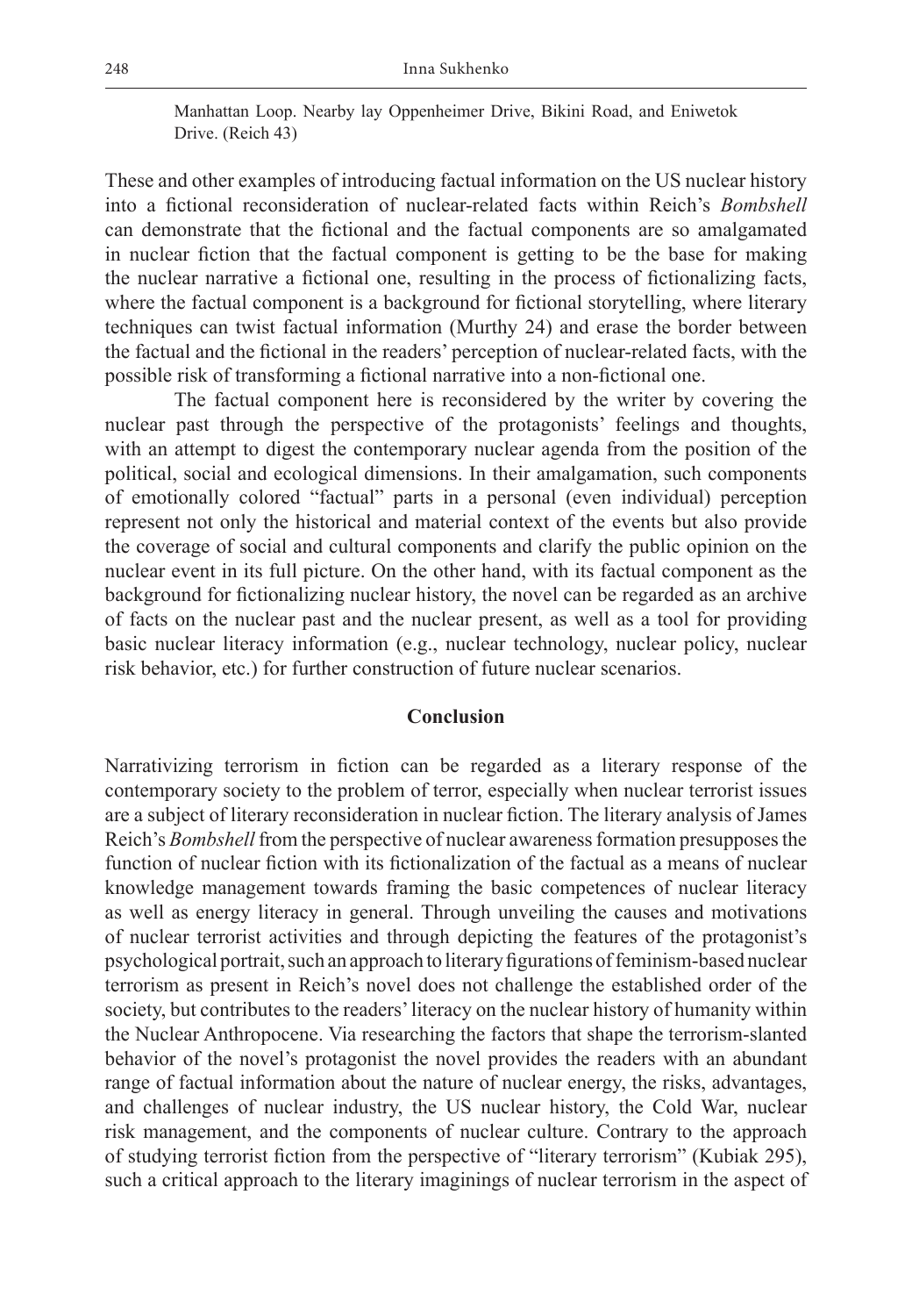fictionalizing the factual from the position of knowledge management contributes to the readers' nuclear awareness formation as critical thinking skills in considering nuclear terrorism-related issues from the global agenda of energy humanities.

## **Works Cited**

- Banica, Gabriela-Alexandra. "Fictionalizing Terrorism." *Journal of Romanian Literary Studies*, no. 11, 2017, pp. 538-544, https://www.ceeol.com/search/ article-detail?id=744999. Accessed 15 Mar. 2021.
- Barash, David. P. "Nuclear Awareness Days." *Psychology Today*, 2014, https://www. psychologytoday.com/intl/blog/pura-vida/201408/nuclear-awareness-days. Accessed 15 Mar. 2021.
- Blessington, Francis. "Politics and the Terrorist Novel." *The Sewanee Review*, vol. 116, no. 1, The Johns Hopkins University Press, 2008, pp. 116-124.
- Browning, Frank. "James Reich: Bomblasting Through the Age of Nuclear Folly." *The Huffington Post*, 6 Dec. 2017, https://www.huffpost.com/entry/james-reichbomblasting-t\_b\_4723429. Accessed 15 Mar. 2021.
- DePascal, Nick. "*Bombshell* by James Reich Reviewed." *The Rumpus*, 15 July 2013, https://therumpus.net/2013/07/bombshell-by-james-reich/. Accessed 15 Mar. 2021.
- Derrida, Jacques. "No Apocalypse, Not Now (Full Speed Ahead, Seven Missiles, Seven Missives)." *Diacritics*, vol. 14, no. 2, 1984, pp. 20-31.
- Frank, Michael, and Gruber, Eva. *Literature and Terrorism: Comparative Perspectives.* Rodopi, 2012.
- "Global Nuclear Awareness Program." World Life Institute, Center of Excellence, 2020, https://www.globalnuclearawareness.org/. Accessed 15 Mar. 2021.
- Hundorova, Tamara. *Післячорнобильська бібліотека. Український літературний постмодерн*. Видавництво "Часопис "Критика", 2005.
- Hundorova, Tamara. *Транзитна культура. Симптоми постколоніальної травми: есеї*. Грані-Т, 2012.
- Kubiak, Anthony. "Spelling It Out: Narrative Typologies of Terror." *Studies in the Novel*, vol. 36, no. 3, Terrorism and the Postmodern Novel, the Johns Hopkins University Press, 2004, pp. 294-301.
- Laqueur, Walter. "Interpretations of Terrorism: Fact, Fiction and Political Science." *Journal of Contemporary History*, vol. 12, no. 1, 1977, pp. 1-42.
- Lippincott, Will. Review of *Bombshell* by James Reich. *Publishers' Weekly*, 2021, https://www.publishersweekly.com/978-1-59376-513-2. Accessed 15 Mar. 2021.
- McNeill, Malcolm. Review of *Bombshell* by James Reich. *Anti-Oedipus Press*, 2017, http://www.anti-oedipuspress.com/p/kurtz.html. Accessed 15 Mar. 2021.
- Meisler, Bernard. "Episode 7—James Reich." *Sensitive Skin Magazine*, 2021, https:// sensitiveskinmagazine.com/james-reich-sensitive-skin-magazine-podcast/. Accessed 15 Mar. 2021.
- Murthy, Nishevita J. *Historicizing Fiction/Fictionalizing History: Representation in Select Novels of Umberto Eco and Orhan Pamuk*. Cambridge Scholars Publishing, 2014.